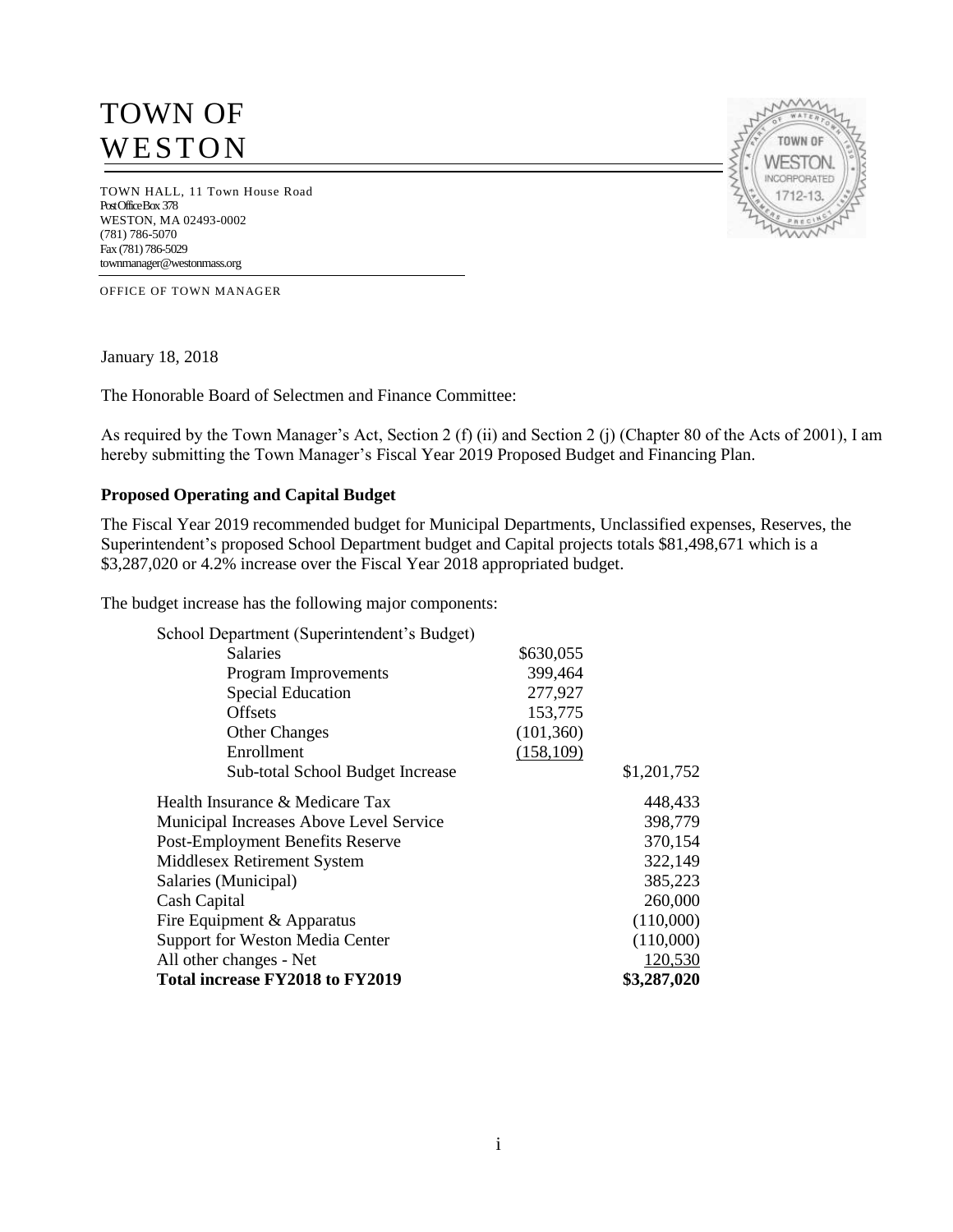# **Summary of Recommended FY2019 Budget**

|                                                  | Recommended   |               |             |          |
|--------------------------------------------------|---------------|---------------|-------------|----------|
|                                                  | <b>FY18</b>   | <b>FY19</b>   |             |          |
|                                                  | <b>Budget</b> | <b>Budget</b> | \$ Change   | % Change |
| Schools                                          | \$39,079,529  | \$40,281,281  | \$1,201,752 | 3.1%     |
| Unclassified & Fixed Costs                       | 17,373,770    | 18,294,164    | 920,394     | 5.3%     |
| <b>General Government</b>                        | 18,196,485    | 18,489,108    | 292,623     | 1.6%     |
| <b>Town-Wide Facilities</b>                      | 1,715,387     | 2,052,484     | 337,097     | 19.7%    |
| Separate Articles                                | 1,846,480     | 2,381,634     | 535,154     | 29.0%    |
| <b>Total Budget</b>                              | \$78,211,651  | \$81,498,671  | \$3,287,020 | 4.2%     |
| <b>Projected Revenue</b>                         | \$78,211,651  | \$81,498,671  | \$3,287,020 | 4.2%     |
| (Shortfall) Surplus                              | \$0           | \$0           | \$0         |          |
| Gross Debt Service Exempt from Proposition 2 1/2 | \$8,905,759   | \$8,920,548   | \$14,789    | 0.2%     |
| <b>Grand Total Budget</b>                        | \$87,117,410  | \$90,419,219  | \$3,301,809 | 3.8%     |

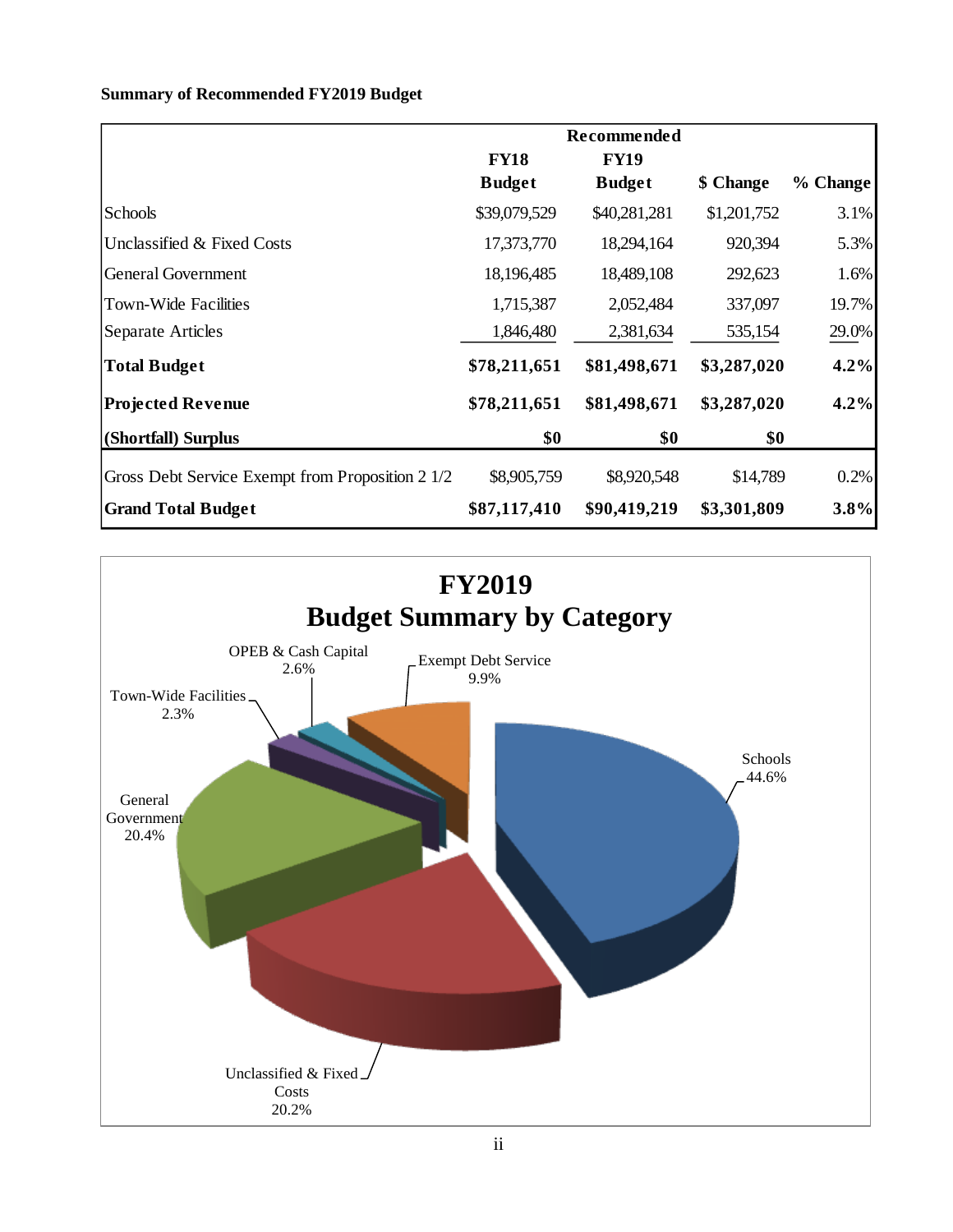# **Proposed Revenue**

Fiscal Year 2019 projected revenues are \$81,498,671, which is a \$3,287,020 or 4.2% increase over FY2018 revenues. Included is an increase of \$2,854,011 in the tax levy, which is comprised of \$1,246,222 in FY2018 growth in the tax base and a 2.37% increase, a little less than the allowable 2.5% increase under Proposition 2 1/2.

### **Exempt Debt Service**

Exempt debt service is principal and interest payments on bonds issued for projects that have previously been approved by Town Meeting and voted to be excluded from the limits of proposition 2½. Fiscal Year 2019 net exempt debt service is projected to be \$8,920,548, an increase of \$14,789 or 0.2% over Fiscal Year 2018 exempt debt service. Debt service on proposed capital projects to be considered at Annual Town Meeting is not included in the FY2019 budget; because of the expected timing of the borrowing, it will not be an impact on the budget until FY2020. Assuming approval of a debt exclusion question on the Annual Town Election ballot and approval of the proposed projects at Annual Town Meeting, the estimated amount to be added for exempt debt service in FY2020 is \$400,905 and \$2,355,761 in FY2021.

# **Budget Principles**

The development of the Fiscal Year 2019 Proposed Budget and Financing Plan was guided by the following principles:

- 1. Current revenues should be sufficient to support current expenditures.
- 2. Debt will not be used to fund current operating expenditures.
- 3. Expenditures for capital items that recur annually should generally be included in the operating budget.
- 4. The proposed budget should include adequate reserves and contingency funds.
- 5. The proposed budget should include sufficient funds for building and other infrastructure maintenance to ensure that capital facilities and equipment are properly maintained.
- 6. The operating and capital budget will strive to maintain the core services currently provided. Periodic changes in service needs may require that additional resources be provided or shifted.

# **Proposed Budget and Financing Plan**

There are a number of aspects of this Plan that should be highlighted:

- **1. School Department Budget** Under the Town Manager Act, the School Department budget is submitted directly to the Finance Committee and, therefore, is not included in this document except in summary form. It is expected that the School Committee will approve its recommended budget in March. In order to provide a general view of the overall Town and School budget, we have included in this document the Superintendent's proposed budget, as submitted to the School Committee.
- **2. Revenue Projections** Section 2 of this budget document includes the Fiscal Year 2019 detailed revenue projections to support this proposed budget.
- **3. Budget Summary** Section 3 of this budget document includes a summary of budget recommendations for all Town departments. Detailed budget recommendations can be found in Sections 6-16.
- **4. Level Service Budget Requests**  Department managers were asked to submit "level service budgets" for Fiscal Year 2019. A level service budget is that amount of funding required to deliver the same level of services in Fiscal Year 2019 as was provided in Fiscal Year 2018. Only increases for contractual, mandated or known additional costs were allowed.
- **5. New Budget Requests**  Municipal department managers were asked to prepare a separate request for any additional staffing, services and capital budget items proposed. Recommended new municipal requests to address increased demands for service result in an increase of \$402,979. These requests are included in the budget narrative for each departmental budget and in the budget column labeled "Town Manager's Recommendation-New Requests." They are also summarized and ranked in Section 5 of this document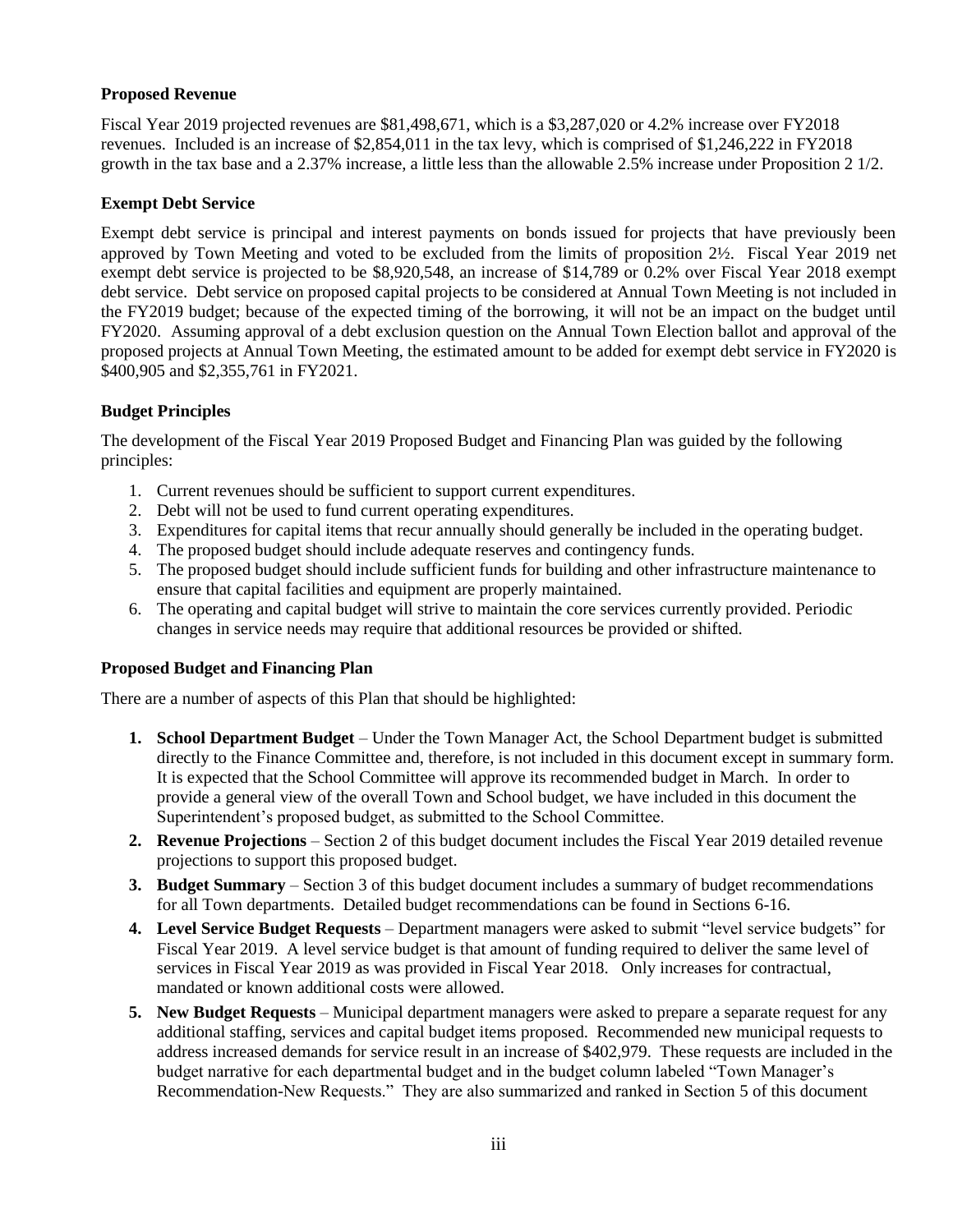with the understanding that the Board of Selectmen may change this ranking as it reviews Town-wide priorities.

- **6. Reserve Policy**  This Proposed Budget and Financing Plan includes the continued implementation of the Reserve Policy updated by the Board of Selectmen in 2017. Weston has made good progress improving reserves, which is especially important to bond rating agencies when evaluating the Town's Aaa credit rating.
- **7. Capital Requests**  Sections 17-22 of the Fiscal Year 2019 Proposed Budget and Financing Plan include capital requests proposed by funding source. Capital requests are those items generally costing more than \$25,000 and having a useful life of more than five years. In addition, a five year projection of future capital projects is included.
- **8. Debt Exclusion Consideration** In prior years, the Board of Selectmen has placed before the voters Proposition 2½ debt exclusion questions for various capital projects approved or to be considered by Town Meeting. Included in Section 17, Capital Requests-Table I, are those capital projects recommended for Fiscal Year 2019 that the Board of Selectmen will want to consider as debt exclusion questions.

# **FY19 Budget Initiatives**

Every year there are additions to level service proposed because of increased demand for services, and Fiscal Year 2019 is no exception.

#### DPW - Roadway Maintenance - \$100,000

The Town has not kept up with roadway maintenance and repaving efforts that often become more complicated projects because of the need to coordinate with utilities, upgrade drainage systems and adjacent sidewalks at the same time. In 2014, a Pavement Management Study concluded that about \$1.5 million is needed annually to keep up with proper maintenance of Town roadways; however, this amount will not fund what is needed to "catch up" with past underfunding. In the last two years, the amount of Town funding has been increased from \$400,000 to \$750,000. In FY19, \$850,000 is requested which, combined with State Chapter 90 funds of \$480,882, assumed to be the same amount in FY19 as in FY18, will increase the Town's overall funding to about 89% of the \$1.5 million recommendation. We have been proceeding gradually in order to be sure the Department of Public Works can handle the additional work involved, and in FY18, we added a new position of capital projects engineer. Improvement of roadways is a high priority of the Board of Selectmen, and they have asked the DPW Director to analyze by the fall of 2018 the amount of funding and other resources needed to improve roadway maintenance so all roads can be rated at a score of 70 or greater by FY2028.

#### Facilities – Project Manager - \$137,815 (includes benefits)

A new Project Manager position is proposed to handle small and large capital projects. The Facilities Department has been understaffed nearly since its inception. A paid staff person in this role can relieve the pressure on the Director and Deputy Director and can also reduce outsourcing of work to develop plans and specifications and oversee smaller projects. This person could also apply for grant funds for certain projects. We have not been able to apply for a green communities grant for the last 2 years due to lack of time.

#### Fire – Two Additional Firefighters - \$134,342 (includes benefits)

Additional firefighters are recommended, with a goal to add one firefighter to each work group, or a total of four. This budget includes two firefighters, with the idea that an additional two will be added in a future budget. The cost of adding firefighters, including benefits, is offset by a reduction in overtime cost and an increase in ambulance revenue, because of the ability to staff the second ambulance more frequently. The net cost is \$97,342, which includes increases in salary, health insurance, OPEB, ambulance revenue, and decreases in overtime and the use of call firefighters.

#### Council on Aging – Additional Hours for Part-Time Van Drivers - \$16,622

Additional funding of is included for van driver hours to support the increased transportation needs of Weston seniors.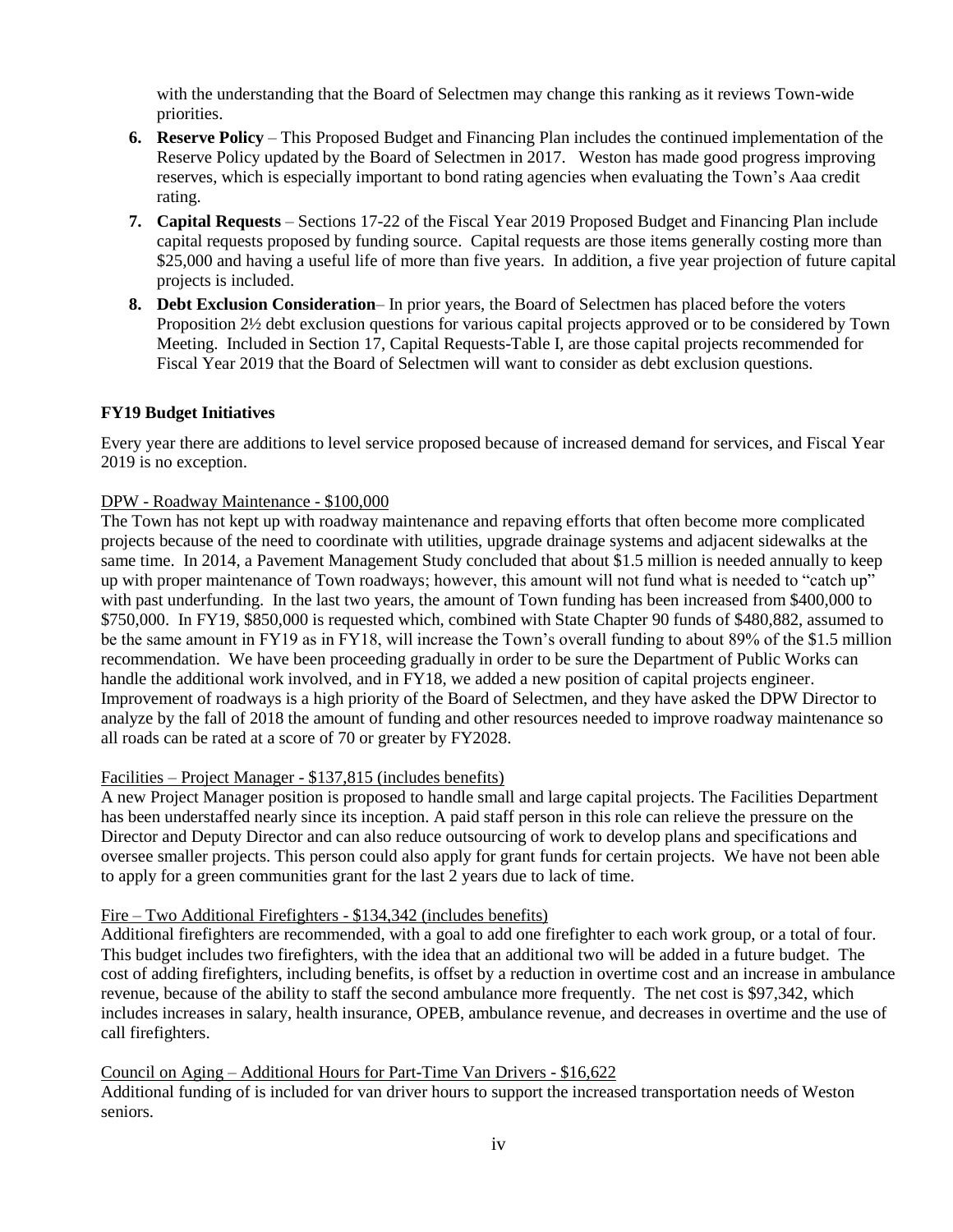#### Land Use – Part-Time Land Maintenance Worker - \$5,000

A very part-time (2 hours/week) land maintenance worker for the Conservation Commission is proposed to handle basic trail maintenance and improvements, installation of kiosks/trail information, and other miscellaneous maintenance tasks related to conservation land.

#### Police – Domestic Violence Services Network Membership - \$5,000

Weston is served by the Domestic Violence Services Network, along with several other communities. A membership contribution of \$5,000 is included for the services received by this predominantly volunteer group.

Brook School Apartments – Additional Hours for Housing Certification Specialist - \$4,200 (Enterprise Fund) An additional 3 hours/week is included for the Housing Certification Specialist to accommodate increased workload due to changing HUD regulations and additional units at the Warren Avenue property. The increase in cost is offset by the management fee received for management of the Warren Avenue units.

#### **Other FY2019 Budget Highlights**

#### Salaries

All twelve collective bargaining agreements for municipal and school unions are settled. Wage adjustments for FY2019 range from 1% to 2%. Negotiations with unions are conducted by the School Committee for School unions and by the Town Manager in consultation with the Board of Selectmen for Municipal unions.

#### Benefits

The projected increase in the Town's group health insurance budget for all employees is \$444,611 or 4.3%, which is based on an expected 8% increase in premium rates from the Group Insurance Commission. The actual increase will not be known until March. Although the premiums are expected to rise by 8%, the overall impact to the Town is less, because we are finding that new employees are opting for lower cost plans, more employees are switching to their spouse's plan, and there is an increase in the number of employees who are "opting out" of the Town's health insurance.

The increase for the Middlesex Retirement System is \$322,149 or 6.7%. Although the Town's pension liability is only 42% funded, according to the most recent actuarial study, Middlesex Retirement System is required to fully fund the liability by 2035. The Town maintains a Pension Stabilization Fund with approximately \$414,000 that can be used to smooth extraordinary increases in this appropriation, if needed.

The Town's Other Post-Employment Benefits (OPEB) contribution is increasing by \$385,154 or 22.2% as a result of an updated actuarial study. The Town's current policy is to contribute the Annual Required Contribution (ARC) each year to a trust fund maintained for the purpose of funding this long term liability over 30 years for retiree health insurance.

#### Energy Savings

As a designated Green Community, Weston has taken a number of steps to make the operation of its buildings and facilities more energy efficient, thus saving energy costs. Of particular note is the impact of solar panels that were installed on the Town's landfill and also on the roof of the DPW building, which produced savings to the Town in electricity costs for Town buildings of more than \$317,000 in FY2017. The FY2019 recommended budget includes \$300,000 in anticipated savings as a result of the solar panels.

#### **FY2019 Capital Budget**

Included in Sections 17-22 of this document are the Town's Annual Capital Budget and FY2019-2022 Capital Improvement Program (CIP). The table below lists the capital requests being made for FY2019.

The recommended FY2019 Capital Budget totals \$23,488,657, of which \$20,045,270 will be proposed for borrowing with excluded debt, \$365,000 for borrowing with enterprise fund debt, \$140,000 from enterprise fund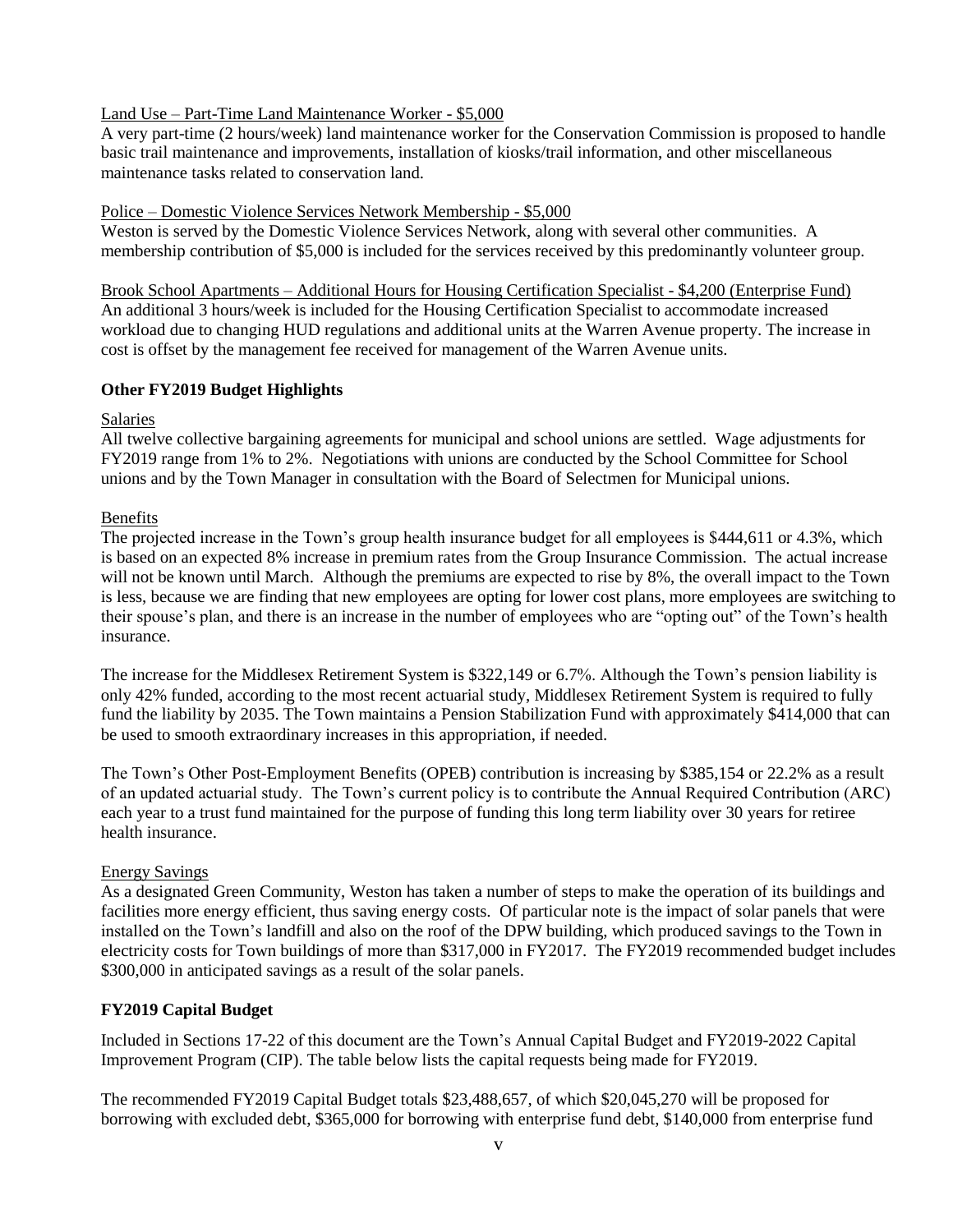retained earnings, and \$2,938,387 from both general fund and enterprise fund operating budgets, as well as cash capital. It should be noted that funding for all recommended FY2019 projects requiring borrowing must be approved through separate warrant articles that will be proposed at the May 2018 Annual Town Meeting.

The pie chart below shows the breakdown of funding sources by category for the proposed FY2019 Capital Budget.

# FY2019 Capital Funding Sources

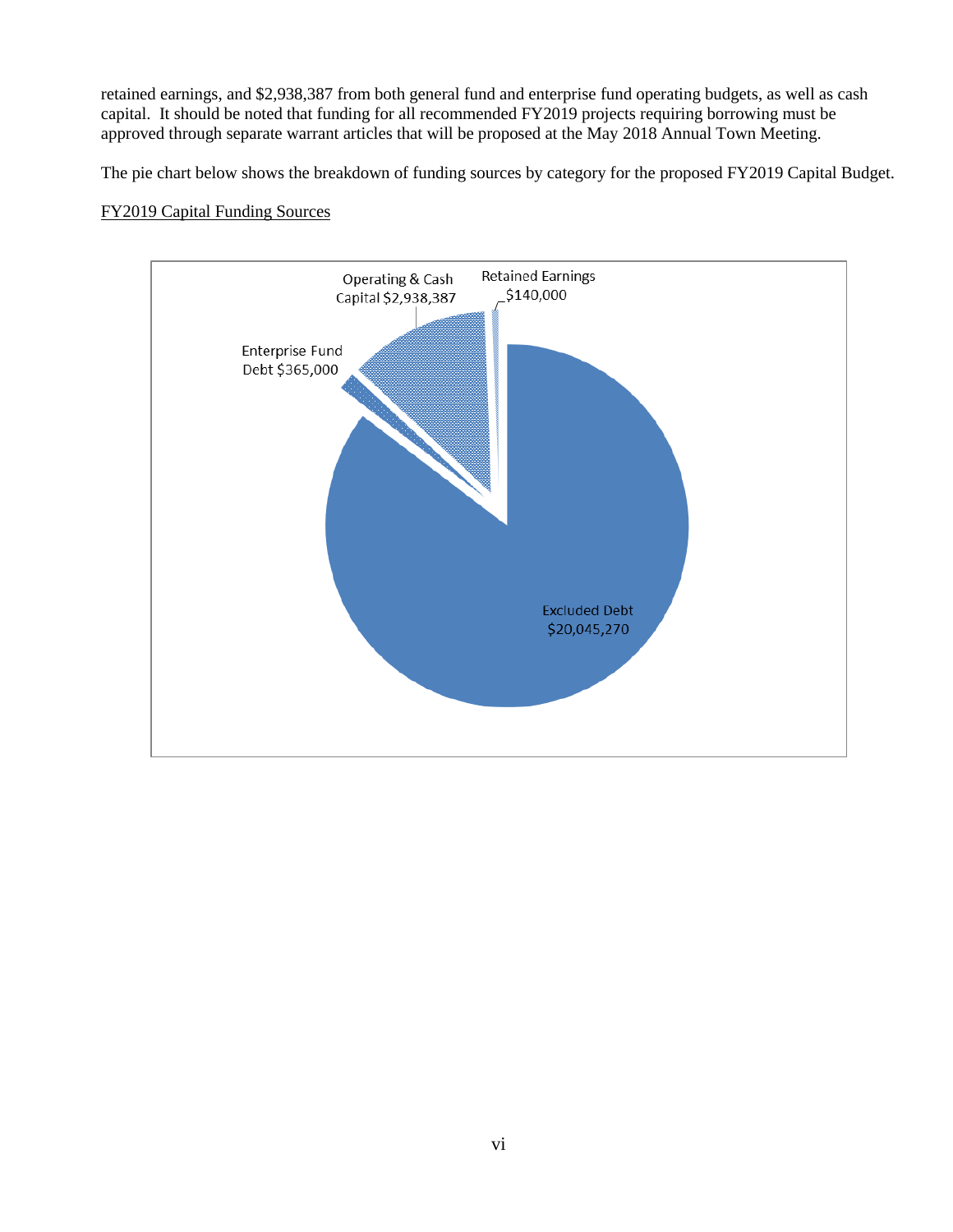|                                                                    | <b>FUNDING</b>              |               |
|--------------------------------------------------------------------|-----------------------------|---------------|
| PROJECTS BY DEPARTMENT                                             | <b>SOURCE</b>               | <b>AMOUNT</b> |
| DEPARTMENT OF PUBLIC WORKS                                         |                             |               |
| Drainage Improvements                                              | <b>Excluded Debt</b>        | 450,000       |
| Town Center Improvement Project Construction - Master Plan*        | <b>Excluded Debt</b>        | 5,607,000     |
| Town Center Improvement Project Construction - Bury Utilities*     | <b>Excluded Debt</b>        | 4,913,000     |
| Route 30 Roadway Reconstruction Transportation Improvement Program | <b>Excluded Debt</b>        | 937,700       |
| Roadway Improvements                                               | <b>Operating Budget</b>     | 850,000       |
| Departmental Equipment                                             | <b>Operating Budget</b>     | 255,000       |
| <b>Sidewalk Reconstruction</b>                                     | <b>Operating Budget</b>     | 165,000       |
| <b>Guard Rail Improvements</b>                                     | <b>Operating Budget</b>     | 50,000        |
| Route 20/Wellesley Street Transportation Improvement Program       | Cash Capital                | 260,000       |
| Water Hydrant Rehab Program                                        | <b>Operating Budget</b>     | 50,000        |
| Water Distribution Master Plan                                     | <b>Operating Budget</b>     | 59,850        |
| Water Main Rehab Program                                           | <b>Enterprise Fund Debt</b> | 365,000       |
| <b>SUBTOTAL</b>                                                    |                             | \$13,962,550  |
| <b>FACILITIES TOWN-WIDE</b>                                        |                             |               |
| Town-Wide Facilities Improvements                                  | <b>Operating Budget</b>     | 566,781       |
| Equipment                                                          | <b>Operating Budget</b>     | 46,000        |
| <b>Irrigation Improvements</b>                                     | <b>Operating Budget</b>     | 85,000        |
| <b>SUBTOTAL</b>                                                    |                             | \$697,781     |
| <b>FIRE DEPARTMENT</b>                                             |                             |               |
| <b>Equipment Replacement</b>                                       | <b>Operating Budget</b>     | 20,000        |
| Engine (Pumper)                                                    | <b>Excluded Debt</b>        | 750,000       |
| <b>SUBTOTAL</b>                                                    |                             | \$770,000     |
| <b>POLICE DEPARTMENT</b>                                           |                             |               |
| Vehicles, Equipment & Maintenance                                  | <b>Operating Budget</b>     | 150,000       |
| <b>SUBTOTAL</b>                                                    |                             | \$150,000     |
| <b>SCHOOL DEPARTMENT</b>                                           |                             |               |
| Case House Rehabilitation                                          | <b>Excluded Debt</b>        | 7,387,570     |
| School - Bus Replacement (3)                                       | <b>Operating Budget</b>     | 225,182       |
| <b>SUBTOTAL</b>                                                    |                             | \$7,612,752   |
| <b>BROOK SCHOOL APARTMENTS</b>                                     |                             |               |
| Repairs & Replacements                                             | <b>Operating Budget</b>     | 155,574       |
| Capital Improvements                                               | <b>Retained Earnings</b>    | 140,000       |
| <b>SUBTOTAL</b>                                                    |                             | \$295,574     |
| <b>TOTAL FY19 CAPITAL BUDGET</b>                                   |                             | \$23,488,657  |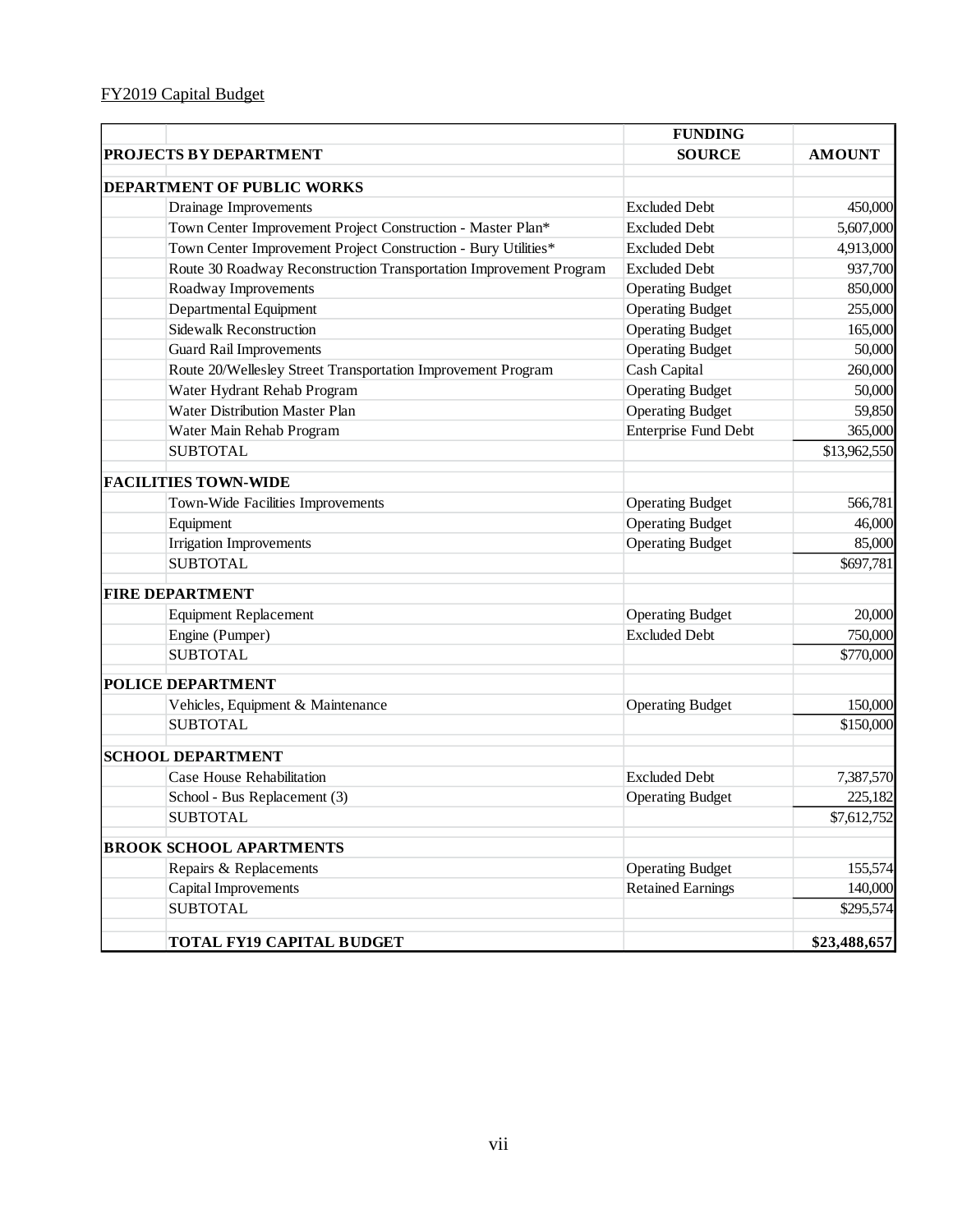# **How does the recommended FY2019 Budget support the Board of Selectmen's stated priorities?**

Following are projects and priorities on which the Board of Selectmen is currently focusing that are addressed in the FY2019 budget:

1. A) Accelerate roadway maintenance; and B) Develop plan with resources required to improve roadway maintenance so all roads can receive a score of 70 or greater by 2028.

*An additional \$100,000 is proposed. By October 2018, the Director of Operations, DPW has been asked to develop a plan with the resources required to improve roadway maintenance so all roads can receive a score of 70 or greater by FY2028. Funding for the resources required to implement the plan will be discussed at that time.*

2. Design improvements to Town Center – underground utilities, parking, sidewalks, etc.

*This project is in the design process; construction funds are included in the capital budget, pending a successful vote at the 2018 Annual Town Meeting.*

Requests for or prior appropriations of Community Preservation Act (CPA) funding will support the following priorities of the Board of Selectmen:

- 3. Complete Case Estates planning process: a) develop legacy trail, b) determine future use of buildings, c) prepare for resale of certain parcels, d) evaluate opportunities to develop affordable housing, e) determine whether or not additional conservation restrictions should be placed on the property, and f) sell adjacent slivers of land to owners of 226 Ash Street.
- 4. Obtain construction funding for the Josiah Smith Tavern Re-Use project.
- 5. Plan for rail trail in Weston.

#### **Acknowledgments**

Preparing a budget document with this level of detail is a significant undertaking. I would like to express my appreciation to all of the Town's department managers and board and committee members who contributed to the development of this budget. Special thanks to Finance Director/Town Accountant Susan Kelley for coordinating and overseeing the budget process, working with Financial Analyst Charles Young and Treasurer/Collector Peter Forcellese to prepare the budget spreadsheets, debt service and revenue projections, and other analysis. Assistant Town Manager/Human Resources Director Lisa Yanakakis prepared, analyzed and confirmed amounts needed for costs related to employee benefits and salary changes.

#### **Conclusions**

Exempt debt service has leveled off in FY2019, but large projects expected to be proposed at either the Annual Town Meeting or a fall Special Town Meeting, if approved, will cause exempt debt service to rise again in future years. The Town's levels of outstanding debt and debt service are analyzed in relation to warning indicators that are monitored by bond rating agencies. Due to the financial strength of the Town, Weston has continued to maintain a Aaa, the highest possible rating that a municipality can receive. The Aaa rating is vital for keeping the long-term costs of voter-supported debt exclusions as low as possible. Nevertheless, the debt service, nearly all of which is excluded from the limits of proposition  $2 \frac{1}{2}$ , has an impact on the tax bill.

Every year we strive to provide services to Weston residents in the most efficient and cost effective way possible, in order to minimize increases in taxes yet maintain the excellence that is expected. Weston's tax base is over 96% residential, and property tax bills are substantial. We appreciate the support of Weston taxpayers in funding the